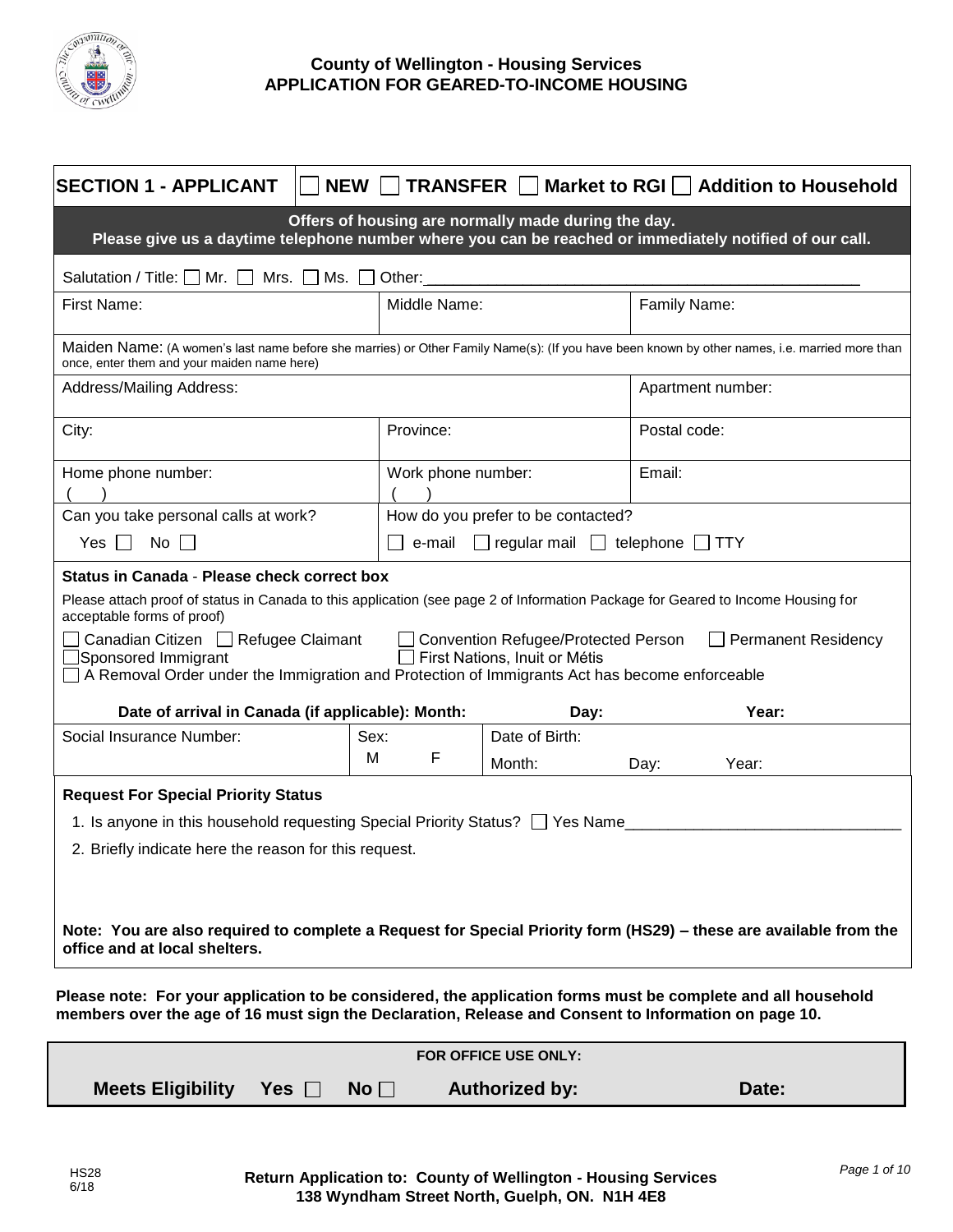

| <b>SECTION 2 - CO-APPLICANT</b>                                                                                                                                                                                                                                                                                                                                                                                                                                                  |                    |                                                 |                   |       |
|----------------------------------------------------------------------------------------------------------------------------------------------------------------------------------------------------------------------------------------------------------------------------------------------------------------------------------------------------------------------------------------------------------------------------------------------------------------------------------|--------------------|-------------------------------------------------|-------------------|-------|
| All Co-applicants 16 years old and over must complete this section.                                                                                                                                                                                                                                                                                                                                                                                                              |                    |                                                 |                   |       |
| Salutation / Title: $\Box$ Mr. $\Box$ Mrs. $\Box$ Ms. $\Box$ Other:                                                                                                                                                                                                                                                                                                                                                                                                              |                    |                                                 |                   |       |
| First Name:                                                                                                                                                                                                                                                                                                                                                                                                                                                                      | Middle Name:       |                                                 | Family Name:      |       |
| Maiden Name: (A women's last name before she marries) or Other Family Name(s): (If you have been known by other names, i.e.<br>married more than once, enter them and your maiden name here)                                                                                                                                                                                                                                                                                     |                    |                                                 |                   |       |
| Mailing Address:                                                                                                                                                                                                                                                                                                                                                                                                                                                                 |                    |                                                 | Apartment number: |       |
| City:                                                                                                                                                                                                                                                                                                                                                                                                                                                                            | Province:          |                                                 | Postal code:      |       |
| Home phone number:                                                                                                                                                                                                                                                                                                                                                                                                                                                               | Work phone number: |                                                 | Email:            |       |
| <b>Relationship to Applicant:</b>                                                                                                                                                                                                                                                                                                                                                                                                                                                |                    |                                                 |                   |       |
| Can you take personal calls at work?                                                                                                                                                                                                                                                                                                                                                                                                                                             |                    | How do you prefer to be contacted?              |                   |       |
| Yes<br>No                                                                                                                                                                                                                                                                                                                                                                                                                                                                        | e-mail             | $\Box$ regular mail $\Box$ telephone $\Box$ TTY |                   |       |
| Please attach original or certified copies of proof of status in Canada to this application (see page 2 of Information Package for Geared<br>to Income Housing for acceptable forms of proof)<br>Canadian Citizen<br>$\Box$ Refugee Claimant<br>Convention Refugee/Protected Person<br><b>Permanent Resident</b><br>First Nations, Inuit or Métis<br>Sponsored Immigrant<br>$\Box$ A Removal Order under the Immigration and Protection of Immigrants Act has become enforceable |                    |                                                 |                   |       |
| Date of arrival in Canada (if applicable): Month:<br>Year:<br>Day:<br>Social Insurance Number:<br>Date of Birth:<br>Sex:                                                                                                                                                                                                                                                                                                                                                         |                    |                                                 |                   |       |
|                                                                                                                                                                                                                                                                                                                                                                                                                                                                                  | M<br>F             | Month:                                          | Day:              | Year: |
| <b>Centralized Waiting List - Local Priority</b>                                                                                                                                                                                                                                                                                                                                                                                                                                 |                    |                                                 |                   |       |
| Are you experiencing any of the following circumstances with relation to your present housing?<br>(Please check any of the boxes below if they apply to your household's current housing situation)                                                                                                                                                                                                                                                                              |                    |                                                 |                   |       |
| IWe are living in condemned housing or housing that has become uninhabitable or destroyed. Required<br>documentation: A current letter from the Chief Building Official must be attached to support the request for inclusion.                                                                                                                                                                                                                                                   |                    |                                                 |                   |       |
| $\Box$ I/We are awaiting discharge from a medical facility (I.E. hospital) where obtaining housing, is the sole condition of<br>my/our discharge. Required documentation: A current letter from an acceptable medical professional outlining the<br>conditions of release must be attached to support the request for inclusion.                                                                                                                                                 |                    |                                                 |                   |       |
| $\Box$ My/Our children are in the care of a child protection agency and will be returned if adequate housing is obtained.<br>Required documentation: A current letter from Family and Children Services, indicating that appropriate housing is the<br>sole condition for family reunion must be attached to support the request for inclusion.                                                                                                                                  |                    |                                                 |                   |       |
| □ My/Our children will be taken into the care of a child protection agency if our family cannot obtain adequate housing<br>on our own. Required documentation: Documentation before the courts or a court order, indicating that the child or<br>children will be removed by Family and Children Services unless adequate housing is obtained; must be attached to<br>support the request for inclusion.                                                                         |                    |                                                 |                   |       |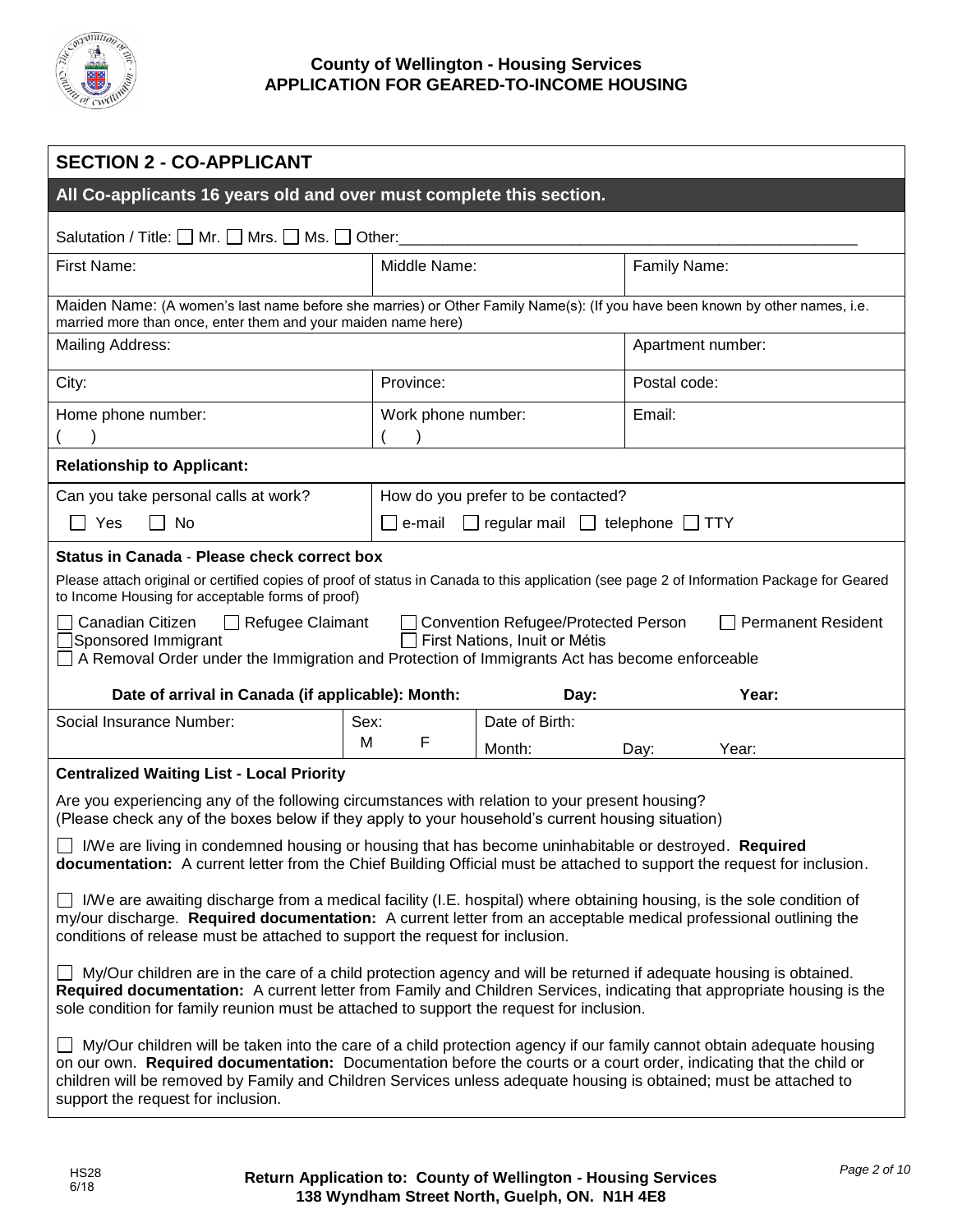

| <b>SECTION 3 - HOUSEHOLD INFORMATION</b>                                                                                                                                                                            |               |     |            |                                                 |                                                         |               |
|---------------------------------------------------------------------------------------------------------------------------------------------------------------------------------------------------------------------|---------------|-----|------------|-------------------------------------------------|---------------------------------------------------------|---------------|
| Please provide information about all others who will live in the unit and are not co-applicants.                                                                                                                    |               |     |            |                                                 |                                                         |               |
| Documentation proving legal status in Canada and proof of age for all members of the                                                                                                                                |               |     |            |                                                 |                                                         |               |
| household must be provided. This section must be completed. Add pages if necessary.                                                                                                                                 |               |     |            |                                                 |                                                         |               |
| <b>NAME</b>                                                                                                                                                                                                         | DATE OF BIRTH |     | <b>SEX</b> | What is your legal status?<br>Canadian Citizen, | <b>SOCIAL</b><br><b>INSURANCE</b>                       |               |
|                                                                                                                                                                                                                     | Month         | Day | Year       | M/F                                             | Permanent Resident or<br>Sponsored Immigrant, etc.      | <b>NUMBER</b> |
|                                                                                                                                                                                                                     |               |     |            |                                                 |                                                         |               |
|                                                                                                                                                                                                                     |               |     |            |                                                 |                                                         |               |
|                                                                                                                                                                                                                     |               |     |            |                                                 |                                                         |               |
|                                                                                                                                                                                                                     |               |     |            |                                                 |                                                         |               |
|                                                                                                                                                                                                                     |               |     |            |                                                 |                                                         |               |
|                                                                                                                                                                                                                     |               |     |            |                                                 |                                                         |               |
|                                                                                                                                                                                                                     |               |     |            |                                                 |                                                         |               |
| NOTE: Original documentation proving legal status and age of applicants and household members must be<br>received before eligibility can be determined.                                                             |               |     |            |                                                 |                                                         |               |
| <b>WHERE YOU LIVE NOW</b>                                                                                                                                                                                           |               |     |            |                                                 |                                                         |               |
| Home Owner $\Box$ Renting $\Box$ Living in temporary accommodations (i.e. with friends or relatives, in a shelter,<br>hostel or hotel/motel)<br>Monthly Rent/Housing Charge/Mortgage payment: \$___________________ |               |     |            |                                                 |                                                         |               |
| If you are a homeowner, you do not need to complete the following information:                                                                                                                                      |               |     |            |                                                 |                                                         |               |
|                                                                                                                                                                                                                     |               |     |            |                                                 |                                                         |               |
|                                                                                                                                                                                                                     |               |     |            |                                                 |                                                         |               |
|                                                                                                                                                                                                                     |               |     |            |                                                 |                                                         |               |
| Province/State:<br>City:                                                                                                                                                                                            |               |     |            |                                                 | Postal Code:                                            |               |
| Alternate contact names and daytime numbers (where we can leave a message or where we can contact you safely and<br>in confidence):                                                                                 |               |     |            |                                                 |                                                         |               |
| Phone Number: (                                                                                                                                                                                                     |               |     |            |                                                 |                                                         |               |
| Relationship:                                                                                                                                                                                                       |               |     |            |                                                 |                                                         |               |
|                                                                                                                                                                                                                     |               |     |            |                                                 |                                                         |               |
| If you have difficulty communicating in English, you may need to provide an interpreter. We can arrange one for you if<br>necessary.                                                                                |               |     |            |                                                 |                                                         |               |
| Will you bring an interpreter?<br>$\Box$ Yes                                                                                                                                                                        |               | No  |            |                                                 | Would you like us to arrange for an interpreter? $\Box$ | No<br>Yes     |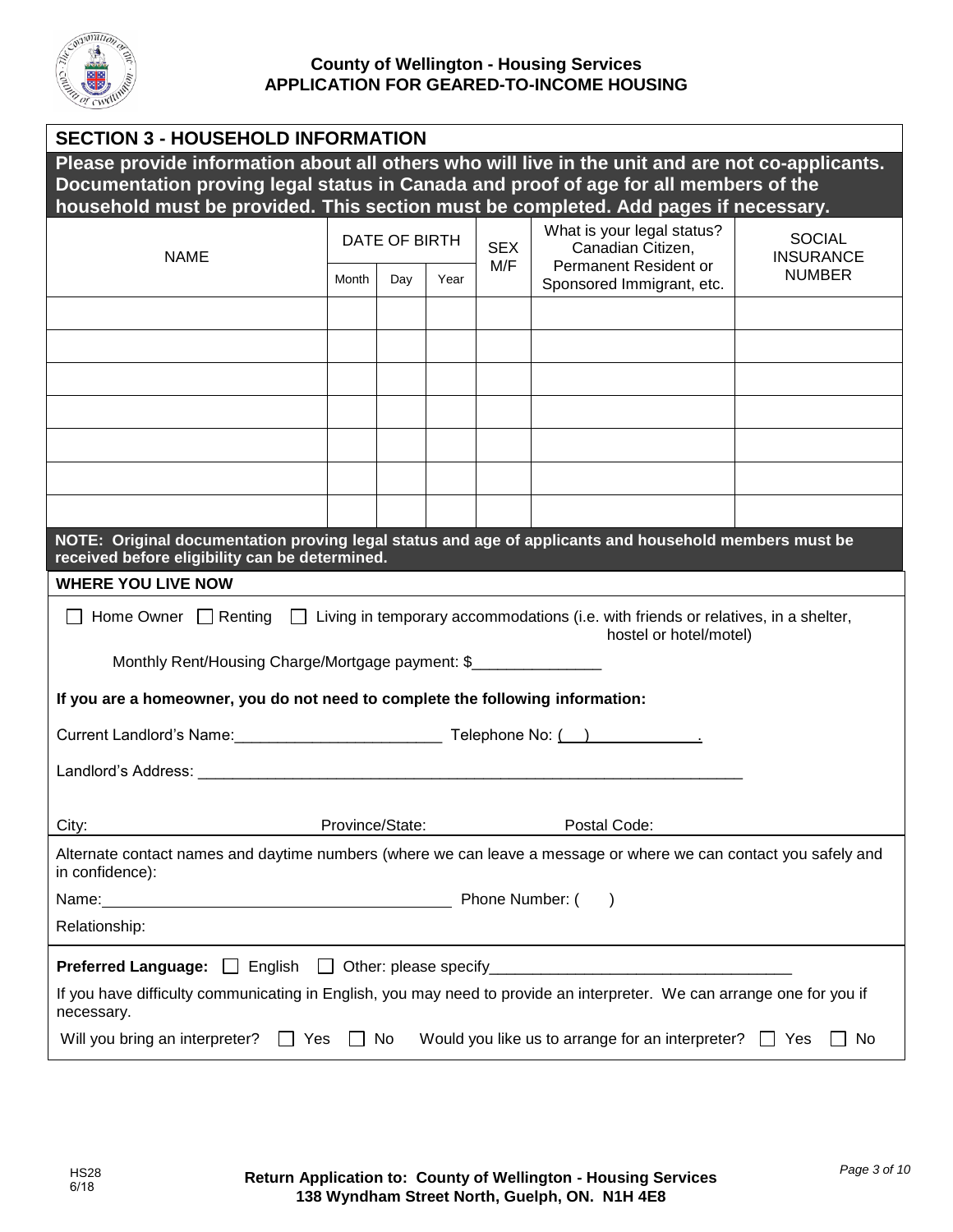

|                                                                                                             | <b>SECTION 4 - SOCIAL HOUSING INFORMATION</b>                                                                                                                                                                                                                                                                                                                       |                                                                                                                             |  |  |  |
|-------------------------------------------------------------------------------------------------------------|---------------------------------------------------------------------------------------------------------------------------------------------------------------------------------------------------------------------------------------------------------------------------------------------------------------------------------------------------------------------|-----------------------------------------------------------------------------------------------------------------------------|--|--|--|
| This section must be completed - We may also contact you for additional information.                        |                                                                                                                                                                                                                                                                                                                                                                     |                                                                                                                             |  |  |  |
|                                                                                                             |                                                                                                                                                                                                                                                                                                                                                                     | Does anyone listed on this application live, or have they ever lived in Social Housing (non-profit, co-op or public housing |  |  |  |
|                                                                                                             |                                                                                                                                                                                                                                                                                                                                                                     | either as rent-geared-to-income or market rent) in Canada? $\Box$ Yes $\Box$ No If yes, please give details below           |  |  |  |
|                                                                                                             |                                                                                                                                                                                                                                                                                                                                                                     |                                                                                                                             |  |  |  |
|                                                                                                             |                                                                                                                                                                                                                                                                                                                                                                     |                                                                                                                             |  |  |  |
|                                                                                                             |                                                                                                                                                                                                                                                                                                                                                                     |                                                                                                                             |  |  |  |
|                                                                                                             |                                                                                                                                                                                                                                                                                                                                                                     |                                                                                                                             |  |  |  |
|                                                                                                             | Does this person owe money to the above or to any other Social Housing Provider?                                                                                                                                                                                                                                                                                    | $\Box$ No<br>$\Box$ Yes                                                                                                     |  |  |  |
| If yes, indicate amount owing?                                                                              |                                                                                                                                                                                                                                                                                                                                                                     | Have you entered into a repayment schedule?                                                                                 |  |  |  |
| Rent / Occupancy Charge                                                                                     | $\frac{1}{2}$ $\frac{1}{2}$ $\frac{1}{2}$ $\frac{1}{2}$ $\frac{1}{2}$ $\frac{1}{2}$ $\frac{1}{2}$ $\frac{1}{2}$ $\frac{1}{2}$ $\frac{1}{2}$ $\frac{1}{2}$ $\frac{1}{2}$ $\frac{1}{2}$ $\frac{1}{2}$ $\frac{1}{2}$ $\frac{1}{2}$ $\frac{1}{2}$ $\frac{1}{2}$ $\frac{1}{2}$ $\frac{1}{2}$ $\frac{1}{2}$ $\frac{1}{2}$                                                 | $\Box$ Yes $\Box$ No Please provide details:                                                                                |  |  |  |
| Maintenance                                                                                                 | $\begin{picture}(20,10) \put(0,0){\vector(1,0){100}} \put(15,0){\vector(1,0){100}} \put(15,0){\vector(1,0){100}} \put(15,0){\vector(1,0){100}} \put(15,0){\vector(1,0){100}} \put(15,0){\vector(1,0){100}} \put(15,0){\vector(1,0){100}} \put(15,0){\vector(1,0){100}} \put(15,0){\vector(1,0){100}} \put(15,0){\vector(1,0){100}} \put(15,0){\vector(1,0){100}} \$ |                                                                                                                             |  |  |  |
| Total                                                                                                       |                                                                                                                                                                                                                                                                                                                                                                     |                                                                                                                             |  |  |  |
|                                                                                                             | person identified above had other Social Housing addresses.                                                                                                                                                                                                                                                                                                         | Please fill out the information below if anyone else in the household had a Social Housing landlord or if the               |  |  |  |
| Name of other person(s) who lived in Social Housing:                                                        |                                                                                                                                                                                                                                                                                                                                                                     | Name and Address of Housing Provider:                                                                                       |  |  |  |
|                                                                                                             |                                                                                                                                                                                                                                                                                                                                                                     |                                                                                                                             |  |  |  |
|                                                                                                             |                                                                                                                                                                                                                                                                                                                                                                     | City:                                                                                                                       |  |  |  |
| Date moved in:                                                                                              | Date moved out:                                                                                                                                                                                                                                                                                                                                                     | Reason for moving out:                                                                                                      |  |  |  |
|                                                                                                             |                                                                                                                                                                                                                                                                                                                                                                     |                                                                                                                             |  |  |  |
|                                                                                                             | Does this person owe money to the above or to any other social housing provider? $\Box$ Yes $\Box$ No                                                                                                                                                                                                                                                               |                                                                                                                             |  |  |  |
| If yes, indicate amount owing?                                                                              |                                                                                                                                                                                                                                                                                                                                                                     | Have you entered into a repayment schedule?                                                                                 |  |  |  |
| Rent / Occupancy Charge<br>$\frac{1}{2}$                                                                    |                                                                                                                                                                                                                                                                                                                                                                     | $\Box$ Yes $\Box$ No Please provide details:                                                                                |  |  |  |
| Maintenance                                                                                                 | \$_                                                                                                                                                                                                                                                                                                                                                                 |                                                                                                                             |  |  |  |
| Total<br>\$                                                                                                 |                                                                                                                                                                                                                                                                                                                                                                     |                                                                                                                             |  |  |  |
| <b>Additional Social Housing landlords:</b>                                                                 |                                                                                                                                                                                                                                                                                                                                                                     |                                                                                                                             |  |  |  |
| Name of other person(s) who lived in Social Housing:                                                        |                                                                                                                                                                                                                                                                                                                                                                     | Name and Address of Housing Provider:                                                                                       |  |  |  |
|                                                                                                             |                                                                                                                                                                                                                                                                                                                                                                     |                                                                                                                             |  |  |  |
|                                                                                                             |                                                                                                                                                                                                                                                                                                                                                                     | City:                                                                                                                       |  |  |  |
| Date moved in:                                                                                              | Date moved out:                                                                                                                                                                                                                                                                                                                                                     | Reason for moving out:                                                                                                      |  |  |  |
| Does this person owe money to the above or to any other social housing provider? $\square$ Yes $\square$ No |                                                                                                                                                                                                                                                                                                                                                                     |                                                                                                                             |  |  |  |
| If yes, indicate amount owing?                                                                              |                                                                                                                                                                                                                                                                                                                                                                     | Have you entered into a repayment schedule?                                                                                 |  |  |  |
| Rent / Occupancy Charge<br>\$                                                                               |                                                                                                                                                                                                                                                                                                                                                                     | $\Box$ Yes $\Box$ No Please provide details:                                                                                |  |  |  |
| Maintenance<br>\$.                                                                                          |                                                                                                                                                                                                                                                                                                                                                                     |                                                                                                                             |  |  |  |
| \$<br>Total                                                                                                 |                                                                                                                                                                                                                                                                                                                                                                     |                                                                                                                             |  |  |  |
| Attach additional pages as necessary.                                                                       |                                                                                                                                                                                                                                                                                                                                                                     |                                                                                                                             |  |  |  |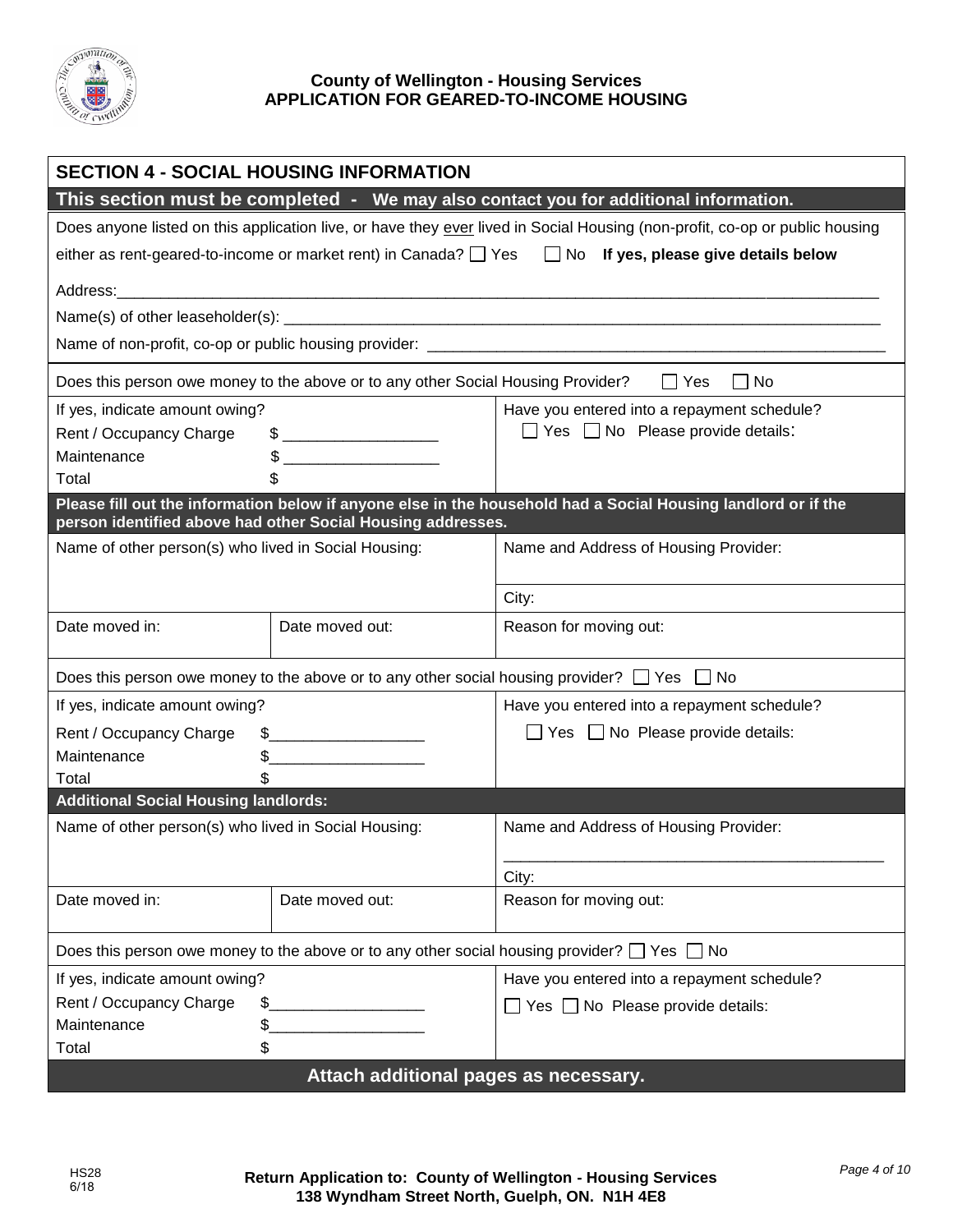

| <b>SECTION 5 - MONTHLY INCOME INFORMATION</b>                                                                                                                                                                                                                        |    |    |    |    |
|----------------------------------------------------------------------------------------------------------------------------------------------------------------------------------------------------------------------------------------------------------------------|----|----|----|----|
| List all money that you and all persons who will be living with you receive each month from all sources BEFORE<br>deductions. Refer to page 8 of the INFORMATION PACKAGE or contact the County of Wellington - Housing<br>Services department if you have questions. |    |    |    |    |
| <b>Last Name</b>                                                                                                                                                                                                                                                     |    |    |    |    |
| <b>First Name</b>                                                                                                                                                                                                                                                    |    |    |    |    |
| The following income categories are suggestions only - you must report all sources of income. Please provide<br>the name of your employer or other significant details about the source of the income.                                                               |    |    |    |    |
| Annuity (R.I.F.)                                                                                                                                                                                                                                                     | \$ | \$ | \$ | \$ |
| C.P.P. (Canada Pension Plan)                                                                                                                                                                                                                                         | \$ | \$ | \$ | \$ |
| <b>Company Pension</b>                                                                                                                                                                                                                                               | \$ | \$ | \$ | \$ |
| DVA Disability Pension                                                                                                                                                                                                                                               | \$ | \$ | \$ | \$ |
| <b>Employment Full Time</b>                                                                                                                                                                                                                                          | \$ | \$ | \$ | \$ |
| Employment Part Time                                                                                                                                                                                                                                                 | \$ | \$ | \$ | \$ |
| Employment Insurance (E.I.)                                                                                                                                                                                                                                          | \$ | \$ | \$ | \$ |
| <b>GAINS</b>                                                                                                                                                                                                                                                         | \$ | \$ | \$ | \$ |
| Immigrant/Government Sponsorship                                                                                                                                                                                                                                     | \$ | \$ | \$ | \$ |
| O.S.A.P.                                                                                                                                                                                                                                                             | \$ | \$ | \$ | \$ |
| Old Age Security /G.I.S.                                                                                                                                                                                                                                             | \$ | \$ | \$ | \$ |
| <b>Ontario Disability Support Program</b>                                                                                                                                                                                                                            | \$ | \$ | \$ | \$ |
| <b>Ontario Works</b>                                                                                                                                                                                                                                                 | \$ | \$ | \$ | \$ |
| Other Pensions (Specify)                                                                                                                                                                                                                                             | \$ | \$ | \$ | \$ |
| Rental Income                                                                                                                                                                                                                                                        | \$ | \$ | \$ | \$ |
| Self Employment (Specify)                                                                                                                                                                                                                                            | \$ | \$ | \$ | \$ |
| Spouses Allowance                                                                                                                                                                                                                                                    | \$ | \$ | \$ | \$ |
| <b>Student Grants</b>                                                                                                                                                                                                                                                | \$ | \$ | \$ | \$ |
| <b>Support Payments</b>                                                                                                                                                                                                                                              | \$ | \$ | \$ | \$ |
| U. S. Social Security                                                                                                                                                                                                                                                | \$ | \$ | \$ | \$ |
| W.S.I.B. (Long Term)                                                                                                                                                                                                                                                 | \$ | \$ | \$ | \$ |
| W.S.I.B. (Short Term)                                                                                                                                                                                                                                                | \$ | \$ | \$ | \$ |
| Other Income (Specify)                                                                                                                                                                                                                                               | \$ | \$ | \$ | \$ |
|                                                                                                                                                                                                                                                                      | \$ | \$ | \$ | \$ |
| Attach additional sheets as necessary.                                                                                                                                                                                                                               |    |    |    |    |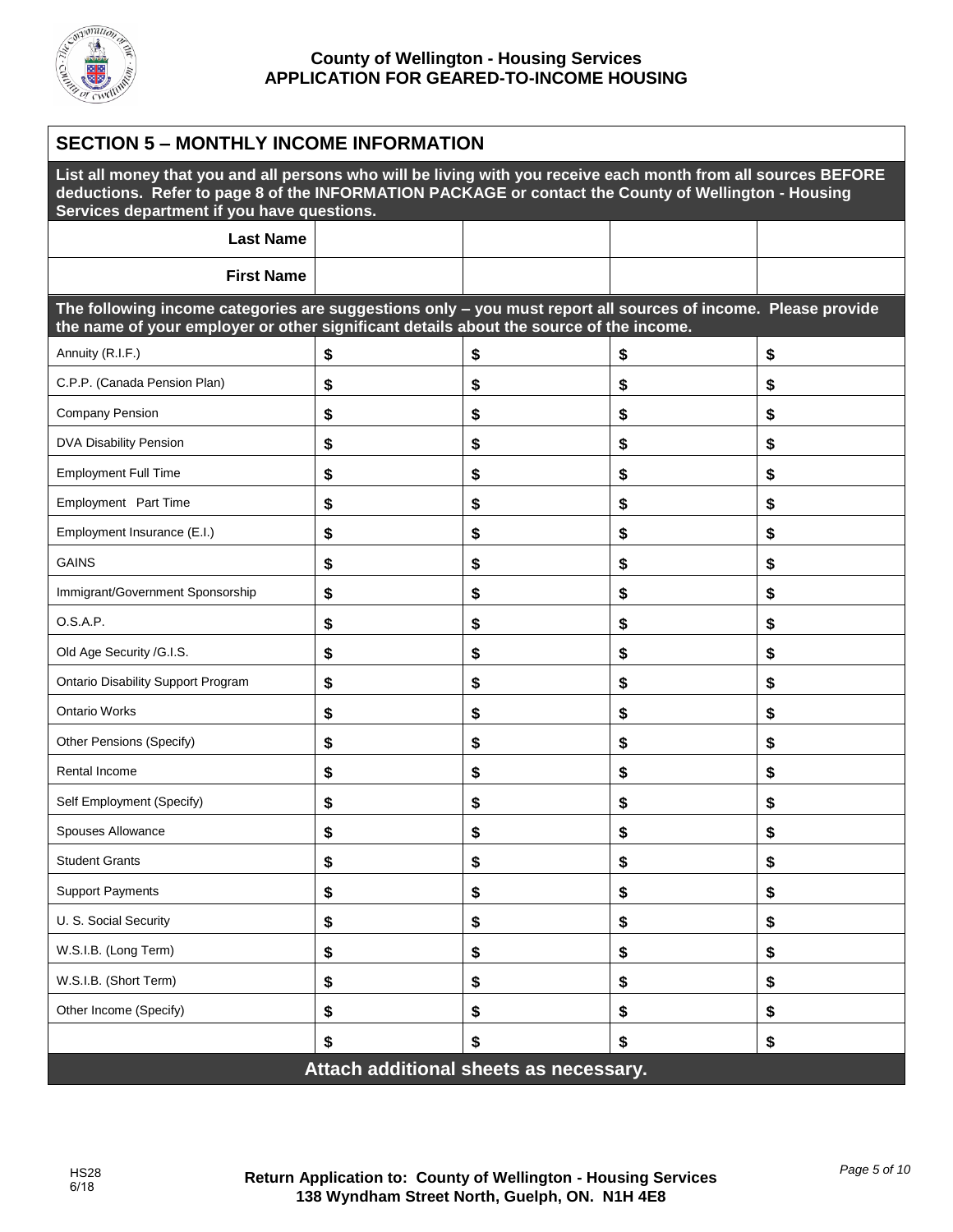

## **County of Wellington - Housing Services APPLICATION FOR GEARED-TO-INCOME HOUSING**

| <b>SECTION 6 - ASSET INFORMATION</b>                                                                                                                                                                                                                                                                 |                                        |       |  |  |
|------------------------------------------------------------------------------------------------------------------------------------------------------------------------------------------------------------------------------------------------------------------------------------------------------|----------------------------------------|-------|--|--|
| Do you have any assets:<br><b>Yes</b>                                                                                                                                                                                                                                                                | <b>No</b>                              |       |  |  |
| If yes, list all types of assets owned by you and all persons who will be living with you. Refer<br>to page 8 of the INFORMATION PACKAGE or contact us if you have questions. Assets<br>include such things as RRSPs, TFSAs, GICs, Savings Accounts and investments that can be<br>redeemed or sold. |                                        |       |  |  |
| Full Name of Person who has the Asset                                                                                                                                                                                                                                                                | <b>Type of Asset</b>                   | Value |  |  |
|                                                                                                                                                                                                                                                                                                      |                                        | \$    |  |  |
|                                                                                                                                                                                                                                                                                                      |                                        | \$    |  |  |
|                                                                                                                                                                                                                                                                                                      |                                        | \$    |  |  |
|                                                                                                                                                                                                                                                                                                      |                                        | \$    |  |  |
|                                                                                                                                                                                                                                                                                                      |                                        | \$    |  |  |
|                                                                                                                                                                                                                                                                                                      |                                        | \$    |  |  |
|                                                                                                                                                                                                                                                                                                      |                                        | \$    |  |  |
|                                                                                                                                                                                                                                                                                                      |                                        | \$    |  |  |
|                                                                                                                                                                                                                                                                                                      |                                        | \$    |  |  |
|                                                                                                                                                                                                                                                                                                      |                                        | \$    |  |  |
| Have you or any household member transferred any assets, including property, in the last 3 years?<br>□ Yes □ No<br>If Yes give details and date(s) of transfer:                                                                                                                                      |                                        |       |  |  |
| Do you or any other persons on this application own property or have an interest in property or real<br>estate either in Canada or in another country? (e.g. house, farm, land, mobile home)?<br><b>No</b><br>Yes                                                                                    |                                        |       |  |  |
| If "Yes", indicate the type of property, location, estimated value and amount of outstanding mortgage<br>Any member of the household named in this application that owns residential property suitable for<br>below.<br>year-round occupancy agrees to sell it within 6 months of being housed.      |                                        |       |  |  |
|                                                                                                                                                                                                                                                                                                      |                                        |       |  |  |
|                                                                                                                                                                                                                                                                                                      |                                        |       |  |  |
|                                                                                                                                                                                                                                                                                                      |                                        |       |  |  |
|                                                                                                                                                                                                                                                                                                      | Attach additional sheets as necessary. |       |  |  |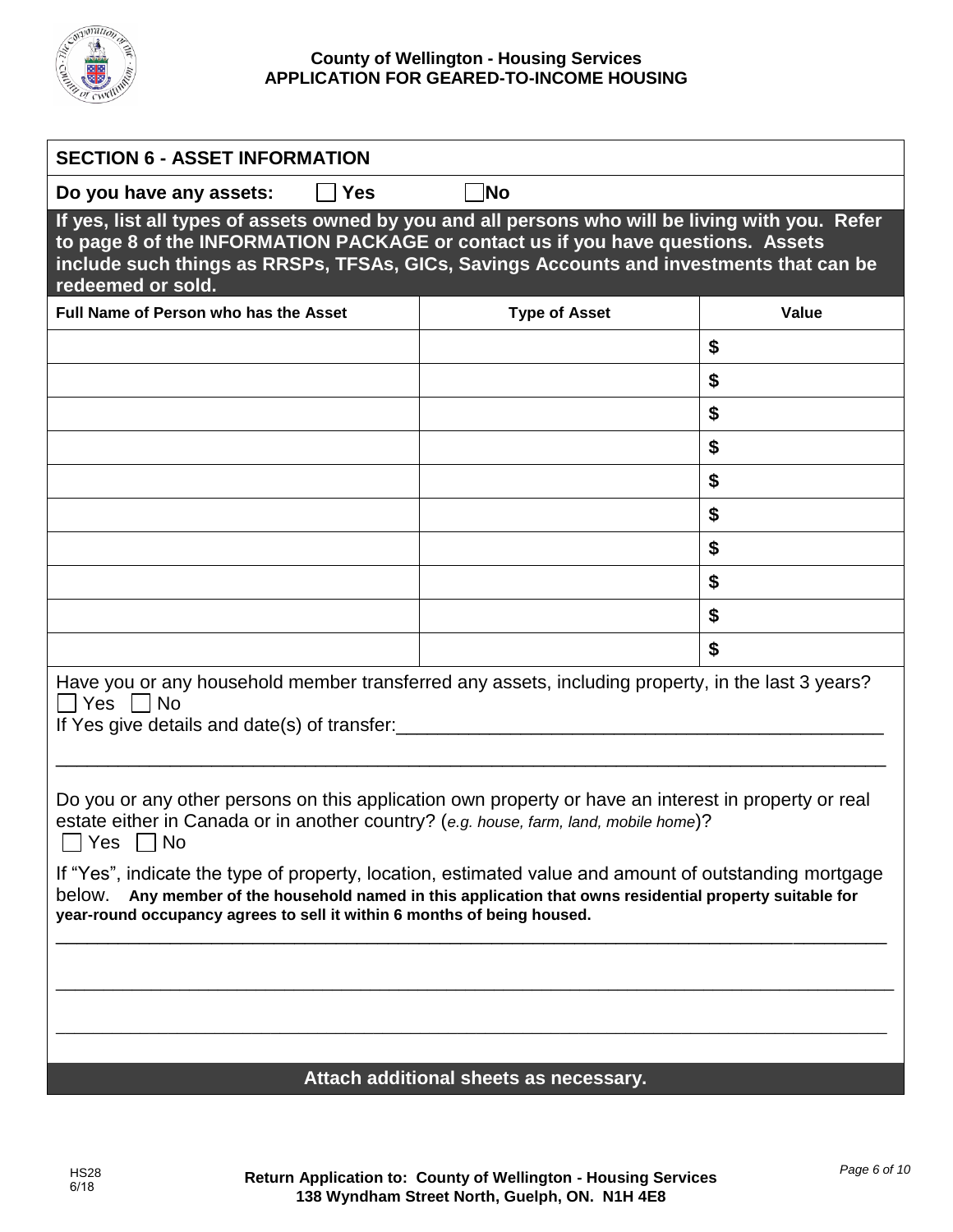

| <b>SECTION 7 - HOUSING PREFERENCES</b>                                                                                                                                                                                                                    |  |  |  |  |
|-----------------------------------------------------------------------------------------------------------------------------------------------------------------------------------------------------------------------------------------------------------|--|--|--|--|
| Select units based on the descriptions given in the INFORMATION PACKAGE.<br>Refer to page 3 for required documents                                                                                                                                        |  |  |  |  |
| <b>Unit Size:</b><br>Bedsit/Shared<br><b>Bachelor</b><br>One bedroom<br>Two bedroom<br>Three bedroom<br>Four bedroom<br>Five or more bedrooms                                                                                                             |  |  |  |  |
| <b>Community type I/We want to live in a community for:</b><br>No<br>Do you require parking?<br>Yes<br>Seniors<br><b>Adults</b><br>Families                                                                                                               |  |  |  |  |
| I/We are interested in the following housing types: (Check all that interest you)<br>Non-profit<br>Public Housing (Housing owned by the County of Wellington)<br>Co-op                                                                                    |  |  |  |  |
| <b>Rent Supplement</b><br>Affordable Housing<br><b>Housing Allowance</b><br><b>Affordable Housing Projects:</b>                                                                                                                                           |  |  |  |  |
| 371 Waterloo Avenue, Guelph<br>165 Gordon Street, Fergus<br>401 Edinburgh Rd. N Guelph<br>747 Paisley Road, Guelph<br>182 George Street, Arthur<br>169 Gordon Street, Fergus<br>32 Gordon Street, Guelph<br>250 Daly Street, Palmerston                   |  |  |  |  |
| <b>Building Type:</b> (Check all that interest you)<br>Townhouse<br>Apartment<br>Single or Semi-Detached House<br>No Preference                                                                                                                           |  |  |  |  |
| <b>Accessibility:</b><br>Wheelchair<br>Modified<br>Other: Specify:<br>I/We require a modified / wheelchair accessible unit:                                                                                                                               |  |  |  |  |
| <b>Supportive Services Required:</b><br>I/We need to live in a building where essential support services are provided.<br>  Yes<br>Can you climb stairs?<br>    No<br>Specify support services required:<br>We may contact you for additional information |  |  |  |  |
| <b>Other Details:</b><br>Is an additional child expected or do you require an additional bedroom for documented child custody needs? Acceptable<br>proof will be required<br>No If yes, when will you require this? (month/day/year)<br>Yes               |  |  |  |  |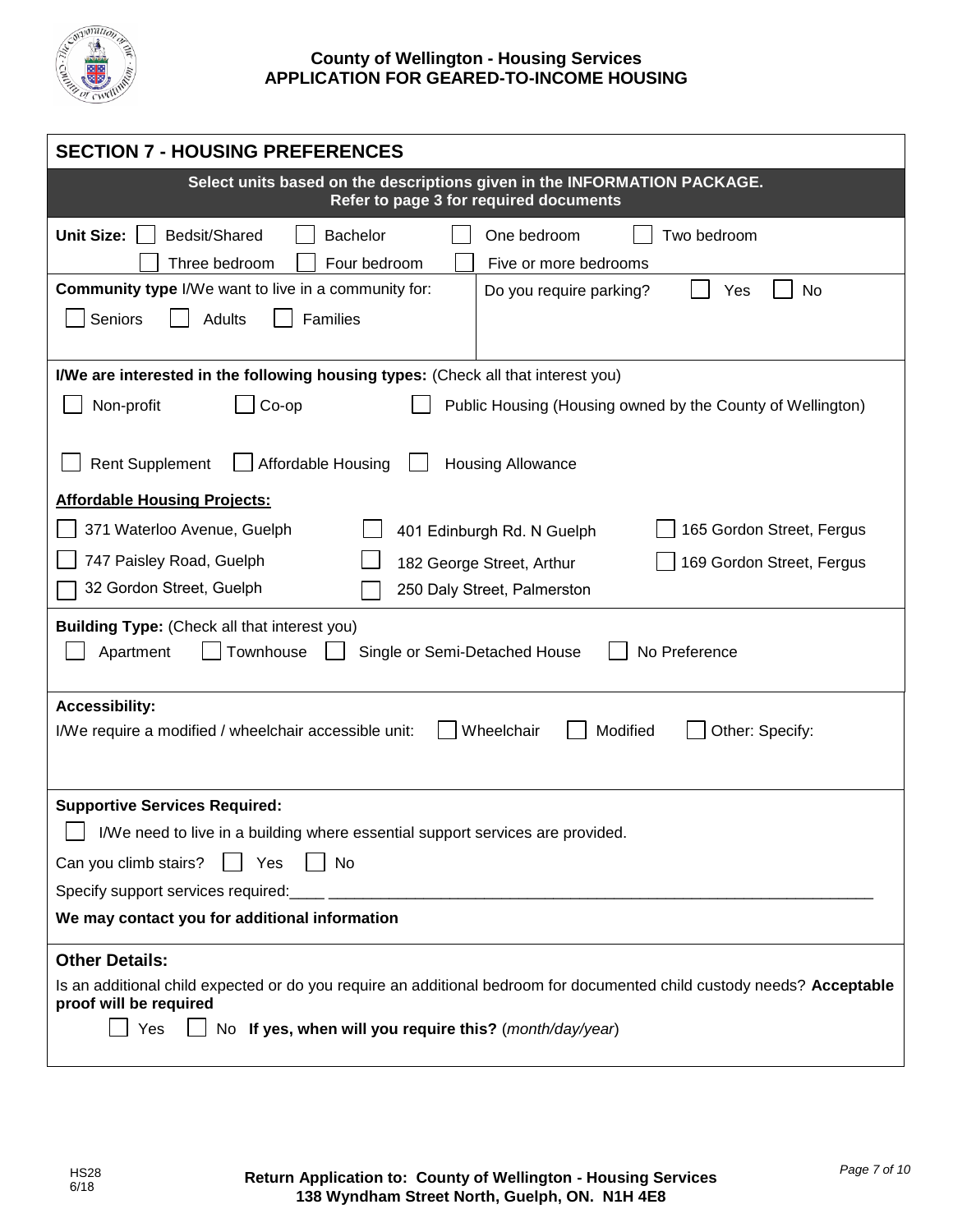

# **County of Wellington - Housing Services APPLICATION FOR GEARED-TO-INCOME HOUSING**

| <b>SECTION 7 - HOUSING PREFERENCES (continued)</b>                                                                                                                                                                      |  |  |  |
|-------------------------------------------------------------------------------------------------------------------------------------------------------------------------------------------------------------------------|--|--|--|
| Select units based on the descriptions given in the INFORMATION PACKAGE.<br>Refer to page 3 for required documents                                                                                                      |  |  |  |
| Do all household members (people who will be living with you in your new home) currently live together at the address<br>Yes $\Box$<br>No<br>given for the Applicant on page 1 (one)?<br>If not please provide details: |  |  |  |
|                                                                                                                                                                                                                         |  |  |  |
|                                                                                                                                                                                                                         |  |  |  |
|                                                                                                                                                                                                                         |  |  |  |
|                                                                                                                                                                                                                         |  |  |  |
|                                                                                                                                                                                                                         |  |  |  |
|                                                                                                                                                                                                                         |  |  |  |
|                                                                                                                                                                                                                         |  |  |  |
|                                                                                                                                                                                                                         |  |  |  |
|                                                                                                                                                                                                                         |  |  |  |
|                                                                                                                                                                                                                         |  |  |  |
|                                                                                                                                                                                                                         |  |  |  |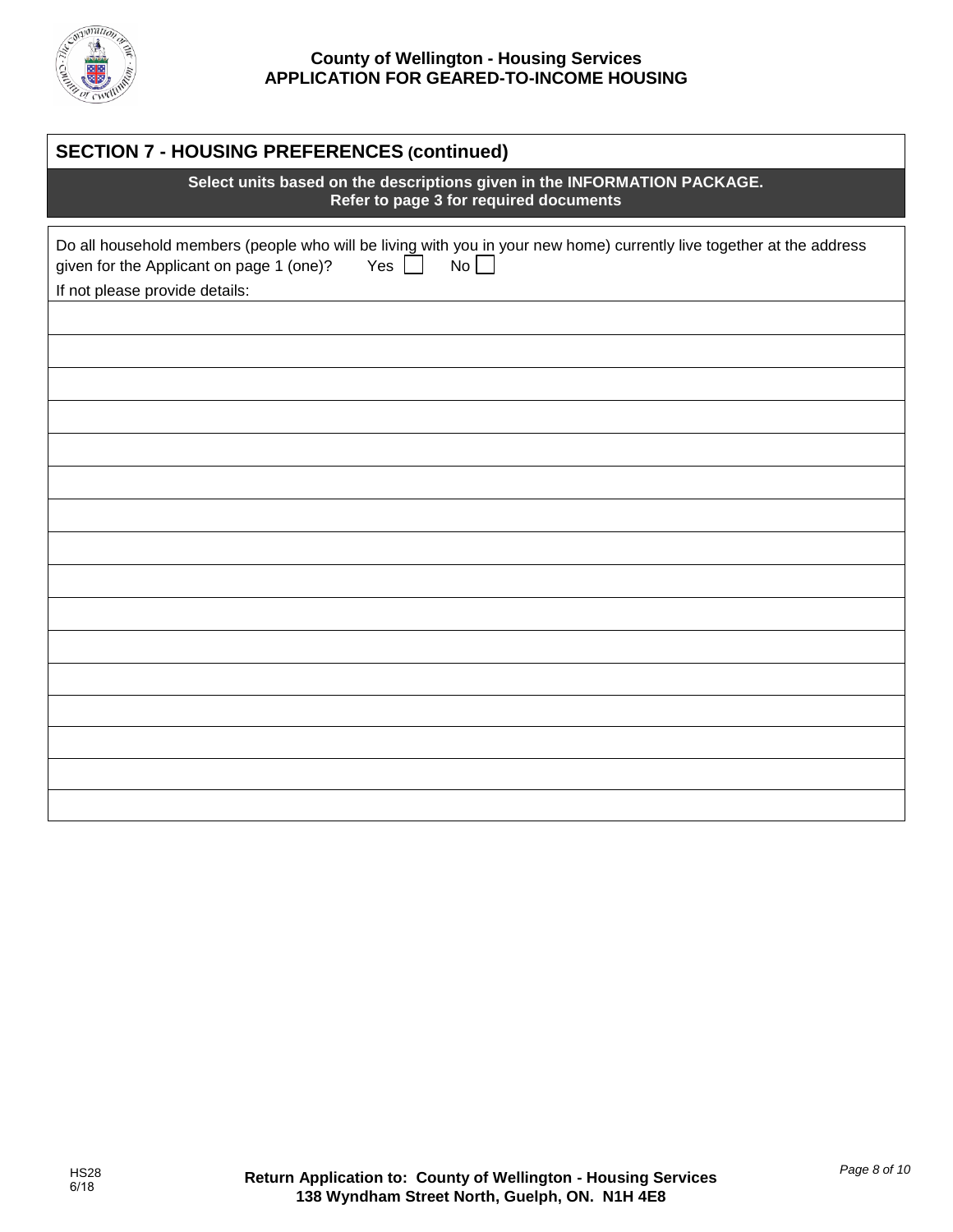

# **County of Wellington - Housing Serves APPLICATION FOR GEARED-TO-INCOME HOUSING**

# **SECTION 8 - HOUSING PREFERENCES (Continued) Please select the buildings/areas where you would like to be housed. Read across the page from left to right. Refer to the INFORMATION PACKAGE for more details. # Project # Project # Project G1** 147 Norfolk St. Guelph **G2** 470 Auden Rd Guelph **G3** 394 Auden Road Guelph **G4** 7 Christopher Crt Guelph **G5** 142-150 Imperial Road N. **G6** 75 Flaherty Dr. Guelph **G7** 85 Neeve St Guelph **G8** 246 Westwood Rd. Guelph **G9** 780 York Rd Guelph **G10** 238 Willow Rd. Guelph **G11** 216 College Ave W Guelph **G12** 141 Woolwich St Guelph **G13** 264 College Ave. W Guelph **G14** 560 Woolwich St Guelph. **G15** 60 Fife Rd Guelph **G16** 87 Neeve St. Guelph **G17 G17** 263 Speedvale Ave E Guelph **G18** 576 Woolwich Guelph **G19** 33 Marlborough & 232 Delhi<br>Guelph G20 229 Dublin St Guelph **G21** | 130 Grange St. Guelph **G22** 387 Waterloo Guelph **G23** 411 Waterloo Guelph **G24** 32 Hadati Guelph G25 Vancouver/Edmonton area **G26** Victoria, Eastview, McIlwraith **G27** Mohawk, Delaware etc. **G28** 4 Applewood, 12 Sunset Guelph **G29** Dawson & Willow Guelph **G30** 125 Cole Rd Guelph (Co-op) **G31** 190 Fife Rd Guelph (Co-op) **G32** 33 North St. Guelph (Co-op) **G33** 467 Auden Rd Guelph (Co-op) **CW1** 41 Cuthbert – Elora **CW2 CW2** 221 Mary St. Elora **CW3 CW3** 450 Ferrier Ct. Fergus **CW4** 500 Ferrier Ct. Fergus **CW5 CW5** Fergus **CW5 CW5 Edinburgh Ave. CW6** | 165 & 169 Gordon St. Fergus **E1** 14 Centre St. Erin **E2** 22 Church St. Erin **E3** 15 Spruce St. Hillsburgh **Ma1** 81 Wood St. Drayton **Ma2** 11 Caroline St. Moorefield **Mi1** 5 James St. S. Clifford **Mi2** 320-360 Derby Palmerston **Mi3** Derby & Prospect Palmerston **Mi4** 212 Whites Rd. Palmerston WN1 301 Tucker St. Arthur **WN2** 110 Edward St. Arthur **WN3** 133 Frederick St. Arthur WN4 38 Elizabeth St. Harriston **WW5** 51 John St. Harriston **WN6** 56 Mill St. Harriston WN7 440 King St. Mount Forest **WN8**  $\begin{array}{|c|c|c|c|c|}\n\hline\n\textbf{WNB} & \textbf{235 E} \end{array}$  Egremont St. N. **WN9** 450 Albert St. Mount Forest **GE1** | 160 Guelph St. Rockwood | | | **HA1** | Housing Allowance | | | | | GW1 | Rent Supplement

# **Note:** For Affordable housing locations, see page 7.

Personal Information contained in the Application for Geared-to-Income Housing, or in attachments, is collected, pursuant to the Housing Services Act, 2011 and the Municipal Freedom of Information and Protection of Privacy Act, (R.S.O. 1990, c M.56).

This information may be used to determine suitability and eligibility for housing applied for, continuation of housing, and the appropriate scale and geared-to-income charge. Personal information may be disclosed to housing providers, other municipal or provincial departments and agencies that assist in the provision of social housing, and social agencies providing social assistance to the applicant.

All applicants must consent to the verification, disclosure and the transfer of information given in this form and attachments by, or to, any of the above entities and are also required to provide supporting materials. Questions about the collection of this information should be directed to the Applicant Services Manager at 519-837-5492 extension 4400.